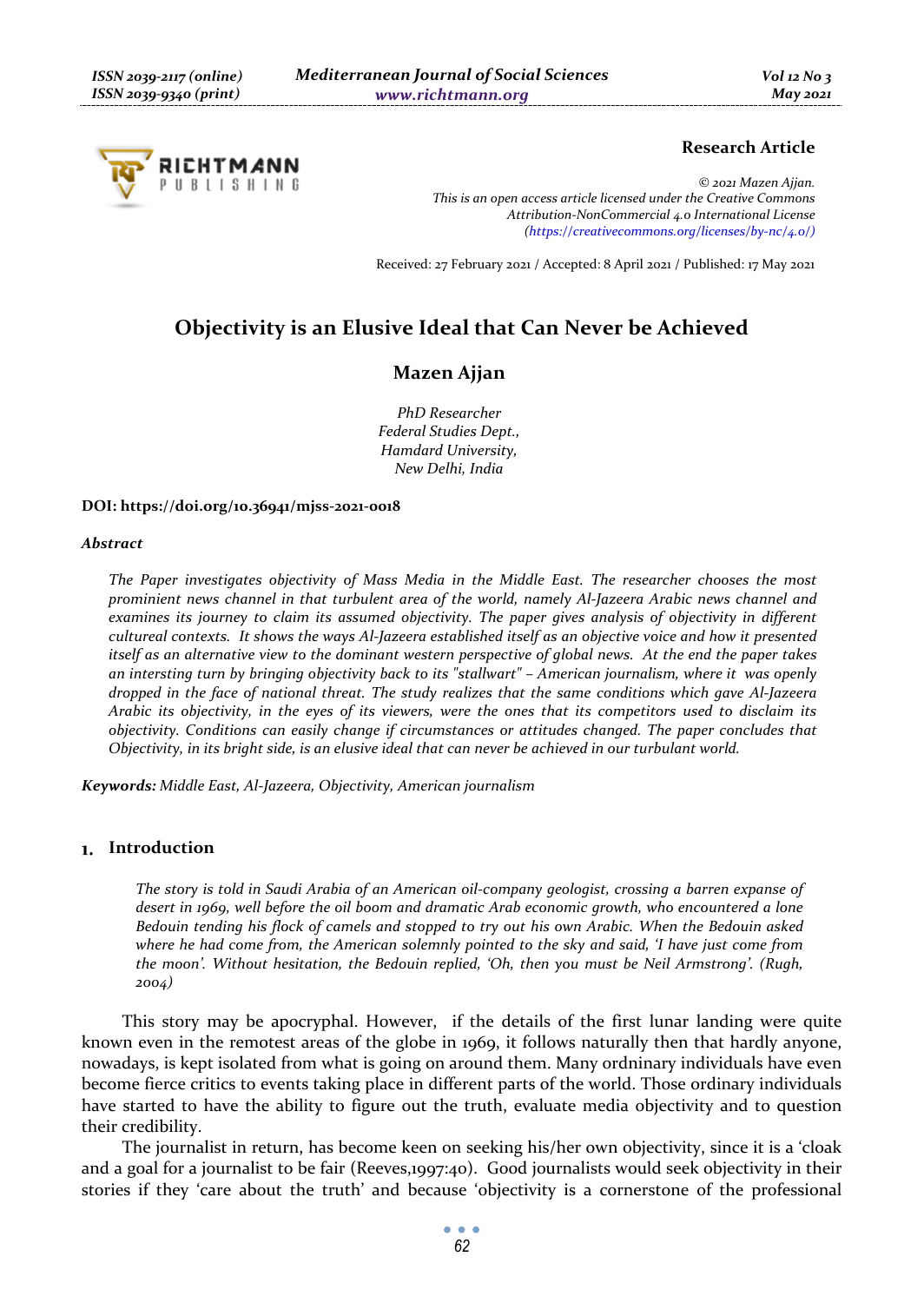| $ISSN 2039-2117 (online)$ | <b>Mediterranean Journal of Social Sciences</b> | $Vol$ 12 No 3   |
|---------------------------|-------------------------------------------------|-----------------|
| ISSN 2039-9340 (print)    | www.richtmann.org                               | <b>May 2021</b> |

ideology of journalists in liberal democracies (Lichtenberg 2000: 239)'.

The most basic definition to objectivity, therefore, is the ability to present facts uncoloured by feelings, opinions or personal bias. Even Lichtenberg adapted a notion that 'the safest way to be objective is to look neutral' (Lichtenberg 2000:252).

This definition sounds perfect in theory. In practice, however, there is always this question about mass media bias. The simpliest example that could affect journalistic objectivity, as Tuchman (1972) expresses it, is the publisher's pressure to have the story being published on the daily journal on time which forces the journalist to hand in his piece without investgating it properly. A example of that is an article in Al Sharq Al Awsat newspaper (18 April 2003) during Iraqi war.

*'In the wake of the recent Iraq war, several Arab media outlets claimed that most of them began the war coverage with an objective angle but soon followed the sensational wave of the satellite channels in an attempt to attract larger audience'. (Hahn,2007)* 

In the Middle East, there is always that claim about unnutrality of the western mass media especially in relation to political affairs. The opposite is also true as Arab mass media is often accused by western media of lacking in objectivity.

In order to be specific in examining objectivity, this essay aims to look at objectivity in practice. It is going to examine the performance of an Arabic news channel; namely Al-Jazeera, during a threeyears period between (2003-2006) and compare it with its competetors locally and internationally. During this specified period of time, the whole world witnessed the American 'invasion' or 'liberation' to Iraq, the rises of 'freedom fighters' or 'terrorists' and the daily news of 'martyrs' or 'suiciders'. Also, in (2006) there was the Israeli war against "Hezbullah" or "the Lebanese resistence".

### **Why Al-Jazeera**

According to Lynch (2006) the new Arab media arguably represented the single greatest strategic difference between 1991 and 2003. Al-Jazeera within less than two years from its launch in 1996 became a unique Arabic channel that ended the CNN era in Middle East which started by the 1991 war. Al-Jazeera began its own era in 1998 when the USA and Britain bombed Iraq, and became a prominent news channel in the 2001 war in Afghanistan then in the 2003 war in Iraq.

*'For the first time, many Arabs did not have to rely on the BBC, CNN or other outside news sources when a big story broke. They could instead find news presented from Arab perspective (Saeb, 2007)'* 

In June 2004, a survey by Zogby International found that despite new competition, Al-Jazeera remained the most watched Arab news source overall. Al-Arabiya came next, while LBC did well only in Lebanon. In other words, despite the repeated warnings of its impending loss of credibility or audience, Al-Jazeera remained the market leader even as the market grew increasingly competitive.

A September 2004 survey of Saudi television preferece found that 82% watched al-Jazeera regularly, followed by 75% who watched al-Arabiya. (survey, Arab Advisors Group, 2004). In late 2004, a survey by the Greater Cairo area found that 88.4% of households with satellite television watch Al-Jazeera, followed by Al-Arabiya 35.1%, CNN 6.6%, al-Hurra 4.6% and BBC 3.1% (Arab advisors Group, 2005).

Also, in late 2004 a survey in Jordan found 72% watched Al-Jazeera and 54% Al-Arabiya and only 1.5% watched the American station Al-Hurra. So, why Al-Jazeera is the number one channel in the Arab world? This is what the next section turns to.

## **Is Al-Jazeera's Popularity Attributed to Its Objectivity?**

Lynch (2006) claims that Al-Jazeera, Al-Arabiya, and other Arab satellite stations reporting live from Iraq conveyed a picture of the war dramatically different to the emanating from the coalition, a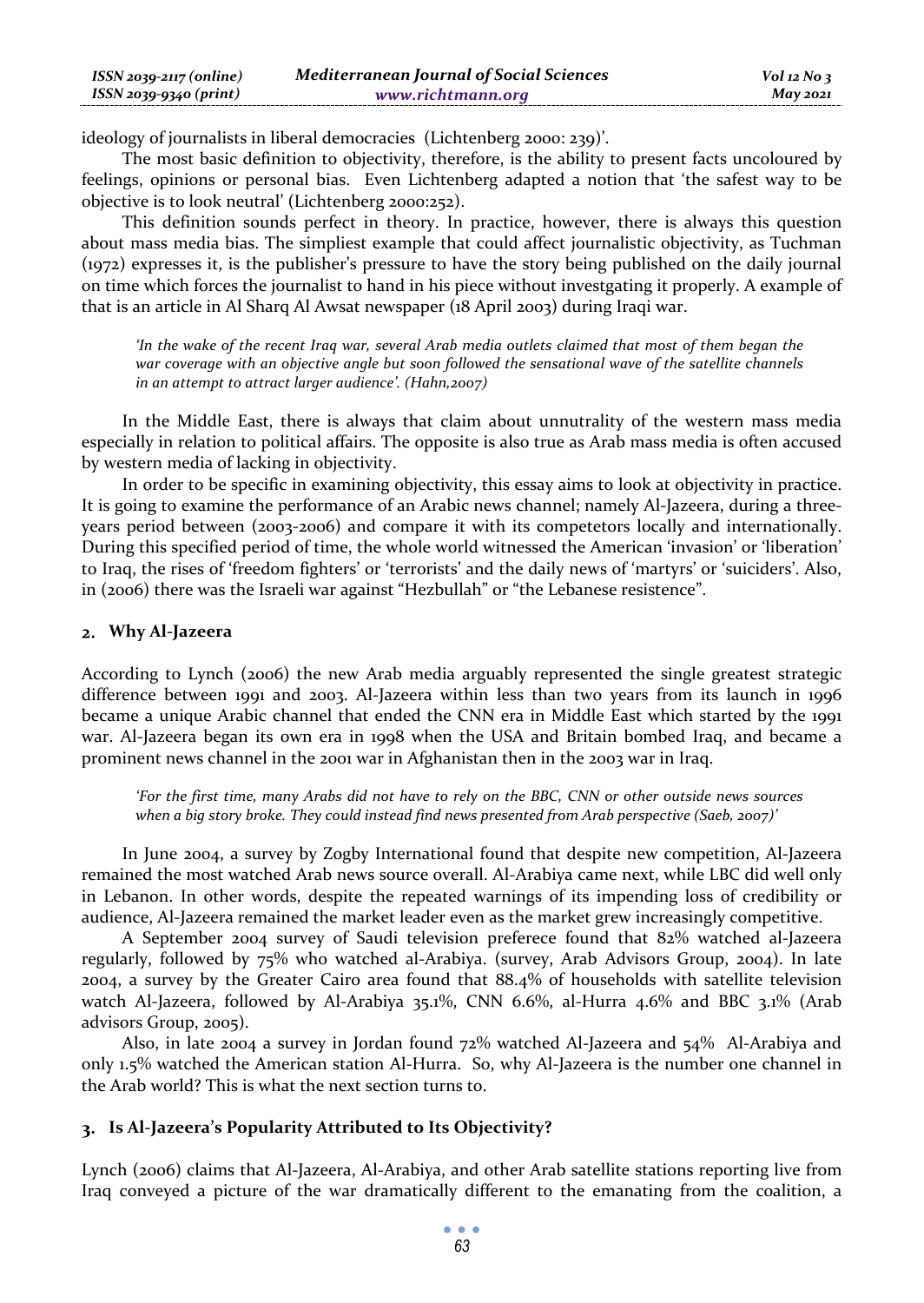picture that emphasized civilian suffering and American setbacks rather than a bloodless and popular liberation.

It is easy to agree with Lynch's viewpoint since Arabic channels were not included as embedded journalist during 2003 war waiting data and instructions from the coalition forces.

Philip Saeb (2007:7) went further in understanding Al-Jazeera effect and its credibility:

*'Rather than judging the news product they receive according to standard prescribed by outsiders, most of Al-Jazeera's viewers consider Credibility to be a news provider's most important attribute, and these viewers want news that is gathered independently for Arabs by Arabs and that sees events through their eyes'* 

During the 2006 war between Israel and Hezbollah, Al-Jazeera provided more extensive coverage than what was offered by other international channels. The graphic images of dead and wounded Lebanese civilians and the vast destruction in Lebanon infrastructure affected the region's politics by stoking Arab anger towards Israel and United States. The crucial fact is that Al-Jazeera's reports from Lebanon raised the anger towards Arab governments that were slow in supporting Hezbollah. The overall coverage helped push countries such as Saudi Arabia and Jordan closer to Hezbollah's cause (Khalil, 2006).

Indeed, the media in the Middle East has had the capacity, perhaps for the first time in the modern history, to cause a shift in political decision making. The remarkable change in the Saudi and the Jordanian attitude to the 2006 war was primarily attributed to Al-Jazeera reports which presented 'different pictures' from what national and/or international channels used to present.

Al-Jazeera slogan "Opinion & Counter Openion" strongly existed during the Iraqi or the later Lebanese war. It provided a counter opinion against the hegemony of western mass media (Mellor 2007). That was exactly what the Arab street were longing for. As a result, Al-Jazeera's objectivity was unquestionable in the eyes of its viewers.

Al-Jazeera was very careful in choosing lexicon that is different from the common trend used in American and even some Arabic news. Such lexicon articulated the real mentality and the pulse of the streets. 'Media in some Arab Countries refers to Palestinians killed by Israelis as "martyrs" while the Israelis are referred to as "aggressors". Still, one of the main reasons of Al-Jazeera "Objectivity" in the eyes on Arab viewers is its commitment to pan-Arab issues (Ayish 2002:149)'. This is what Ayish termed 'a compromised objectivity'.

In its journey to seek objectivity, Al-Jazeera adapted, through its talk shows and opinion polls, a revolutionary way in touching the heart and mind of Arabic streets, forcing them to take a stand and criticise their regimes.

As an introductory to his weekly talk show 'The Opposite Direction' on  $5<sup>th</sup>$  November 2002, Faisal Al-Qassem, a very prominent TV host at Al-Jazeera said 'Only two places in the world have not seen protests against the coming American invasion of Iraq... Israel and the Arab world!'. Surprisingly, Arab viewers never heard that statement, which was very harsh yet very true, on their local TV. Even Al-Jazeera's first runner up 'Al-Arabia' did not dare mentioning such statement or asking such implied questions and leave it to viewers to make their own judgement.

Another example of objectivity is the case of Mohammad Hassaein Haykal. 'In summer 2004, Mohammad Hassaein Haykal, the Arab world's most famous journalist, was summarily banned from the Egyptian media after discussing critically the prospects of Gamal Mubarak succeeding his father as president in a fledgling Egyptian satellite station namely "Dream". In response, Haykal signed a hit deal by hosting a program on Al-Jazeerea Arabic , where his ideas and comments immediately and affectedly reached more Egyptian than on that domestic local Egyptian station (Lynch, 2004).

Another example to present here is, also, a very common case in most countries in the Middle East. Al-Arabiya and Al-Jazeera covered heavely the 2004 terrorist attack at Taba, whereas Egyptian channels continued their programs in a normal way 'a play here, a video clip here... it was as if this thing wasn't happening in Egypt leaving its people completly ignorant of what was going on (Atia,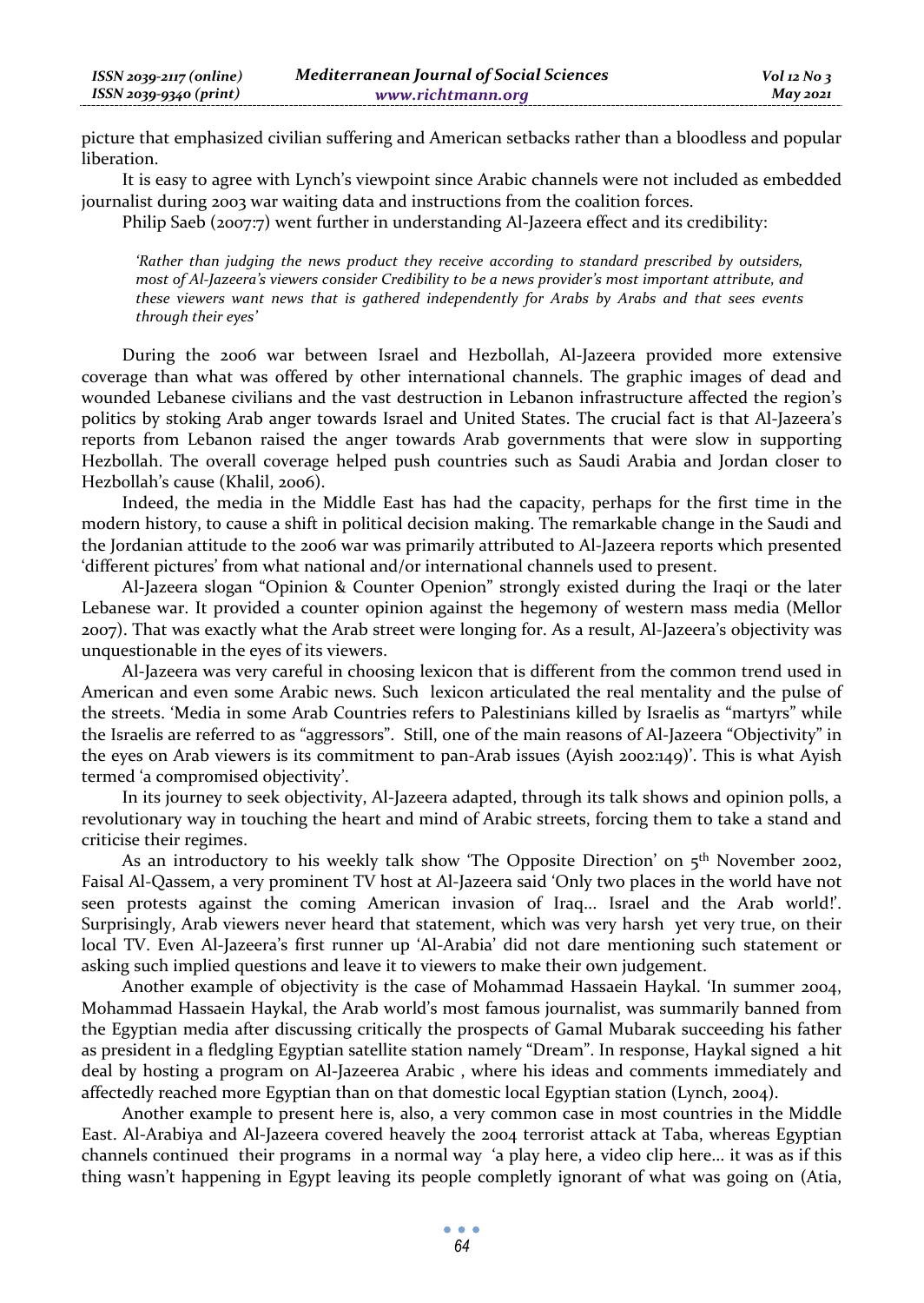2004).

What has been presented so far indicates that the national Arab news media's desire to control information, and their enability to present the opposite viewpoint gave the floor to Al-Jazeera to gain its assumed credibility. It is not Al-Jazeera's adherence to its objectivity that made it successful. It is, in fact, the media infrastructure in the Arab world. In other word, it is the nature of the Middle East that enabled Al-Jazeera to design its own objectivity which was widely welcomed in the Arab street.

On the other hand, Lichtenberg (2000:251) pointed out that one of the elements to reach objectivity is to find the 'truth on both sides – or neither'. Therefore, it is important for Al-Jazeera to mention and questions aspects related to the state of Qatar instead of questioning aspects related to other countries e.g. Egypt. Mellor (2005:69) critically raised this point and opined 'when the state of Qatar is the main financial patron of Al-Jazeera, it is still debatable whether the channel is really journalistically free when critics accuse it of ignoring Qatari internal affairs'.

Similarly Arranging a daring political talk show dealing with external rather than internal issues in the Arab world is a remarkable phenomenon. Fandy (2000) calls this phenomenon 'anywhere but here' referring to the fact if Egyptian want to know about Egypt , they are better off watching Al Jazeera, while a Qatari is better served by reading Arab newspapers from outside Qatar to keep informed of what is happening inside Qatar. Needless to mention, then, that the question of objectivity is on the table again.

Tuchman (1972) argued in his examination of objectivity that newsman fear future sales being jeopardized, every story entails dangers for news personnel. Ironically, the Al-Jazeera faces the same fear of newsman with Qatar government. The "objective journalist" in Al-Jazeera can not cross some well defined red lines in relation to Qatar internal policy. The most apparent red lines in this regards are: 1-The Royal family affairs. 2- The American heavy military existance in Qatar.

Similar to what Fandy descibed above, the Arab viewers could open any other satellite channel to watch a thorough discussion on the two topics above.

## **Al-Jazeera through the Western Eye**

Contrary to Al-Jazeera supporters in Middle East, who pertain that it represents the free voice for challenging the repressive Arab status and for defending Arab interests; many Americans view Al-Jazeera and the new Arab media as a fundamentally hostile force generating anti-Americanism and complicating foreign policy objectives in Iraq, Israel, and the war on terrorism (Lech, 2006). To its critics, Al-Jazeera represents a tremendously damaging cultural phenomenon, one which threatens to drag the struggling Arab world down into the abyss (Lech, 2006).

The Journalist Fadhil Fudha lamented that Al-Jazeera is transforming itself from an objective news station into a self-proclaimed carrier of an ideological message (Fudha, 2004). Furthermore, Mamoun Fandy who is a columnist for two daily newspapers Asharq al-Awsat in London and al-Ahram in Cairo and a senior fellow at the United States Institute of Peace, denounces the Arab media for succumbing to sensationalism and a "political pornography" (Fandy, 2003 sited in Lynch, 2006). He accused Al-Jazeera of adopting some expressions frequently used by Osama Ben Laden such as "Jazeerat al-Arab" (the Arabian Peninsula, a reference used in Arabic before the formation of the current Saudi state; as if the state never existed).

Such accusations; a mouthpiece to Osama Ben Laden or Qatar government, are enough to ruin Al-Jazeera image of objectivity.

Moreover, according to some American journalists, Al-Jazeera has become the most powerful ally of terror in the world even more important than Saudi financiers. We're foolish if we do not recongnize it as such*.* (Peters, 2004)

In congressional testimony, Martin Indyk, a leading Middle East policy maker under Bill Clinton, claims that Al-Jazeera may have given voice to a broad range of opinions but most of them were extreme in their anti-American and anti-Semitic sentiments. He reached a conclusion that 'it is useless trying to win the heart and mind of the Arab world because Arab leaders find it too useful to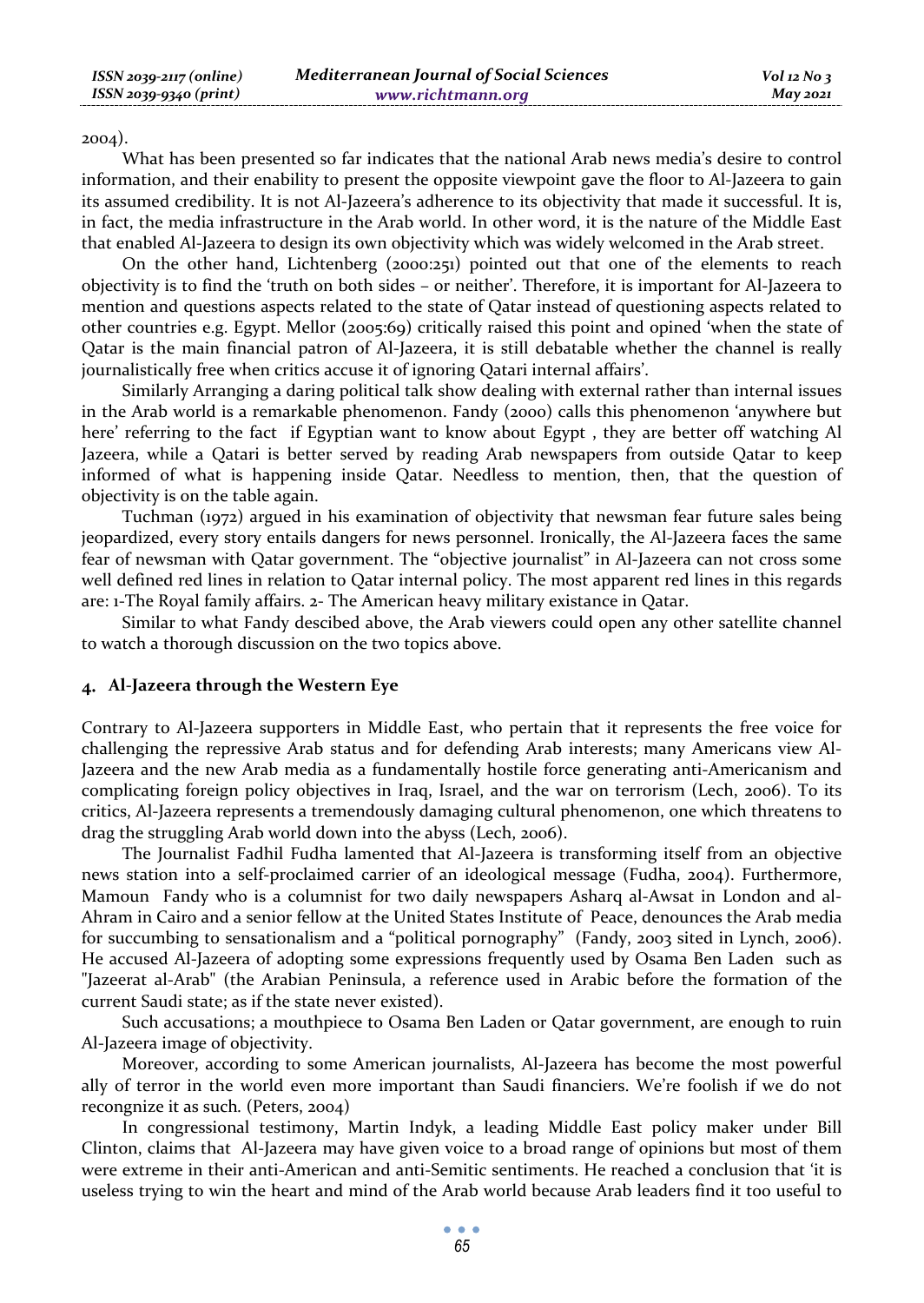defect hostility outwardly (Lynch, 2006:20)'.

## **Relativity of Objectivity**

The huge storm against Al-Jazeera objectivity (Saeb, 2007) points out that critics of Al-Jazeera, particularily in the West often challenge the channel's objectivity. Such criticism misses the point in terms of understanding the channel's baseline strength.

However, if the west missed the baseline strength, Saudi Arabia understood it well and for this main reason:

 *In February 2003, with \$300 million in start-up money from Saudi Arabia, technologically advanced facilities, and a veteran team of broadcasters, al-Arabiya set out to offer a more moderate alternative to al-Jazeera... Al-Arabiya set out to avoid using terms such as "martyrdom" or "resistance" instead adopting the "neutral vocabulary preferred by American critics of the Arab media. (Lynch, 2006:43)* 

The new channel was meant to be a mediator between westen and easten media. It will not discuss problematic issues in Iraq and will not give a voice to fundamentalist.

When President George W. Bush choose to grant interviews to Arab media to contain the damage of the Abu Ghraib scandals, he chose al-Arabiya (along with the American station Al-Hurra) as the outlet (Lynch, 2006:44). However, this proved no good for Al-Arabiya in terms of objectivity since the Arabic audience considered it as a mouthpiece to American propaganda in the region. Thus, Al-Arabiya gained some credibility from the west; however, it lost most of its credibility in the Arabic street.

The irony is that the same Arabic audience who criticised Al-Arabia did not consider Al-Jazeera a mouthpiece to Al-Qayda despite the fact that it was the only voice to Osama Bin Laden and other Qayda leaders and various field operations or hostage videos. This, again, could be attributed to the "nature of the viewers in Middle East" (Saeb, 2007) and the turbulant situation in the Middle East in general. By all means, however, it is not a positive mark for claiming objectivity.

#### **USA & Objectivity: The Crises of Definition**

If, after all, a dead end is reached in search for objectivity in the Middle East then why not try finding it in another context. The United States and the 'nature of its viewers' could set a different horizon in our search for objectivity.

Hafez (2002) examined journalistic ethics in western and Arab countries, and confirmed that truth and objectivity are indeed among the universal media ethics as stressed in the respective ethical codes. If there is such a thing called 'universal media ethics', why there is not a one single working definition for objectivity? Why objectivity is difficult to attain?

Evensen (2002:264) answered these questions. During the second half of the twentieth century, American news media argued that the idea of objectivity versus interpretive reporting. Therefore, objectivity has been deemed "impossible" to attain. (Evensen cited in Mellor 2005:87).

Schudson (2003:187) defined three conditions that may jeopardize American journalism objectivity. These are 'tragedy, public danger, and threats to national security'. According to Schudson, objectivity is vulnerable to external circumstances. An example of this are journalists' reactions to the 9/11 terrorist attacks. The three conditions were present at once when journalists assumed that 'there are no side' to take (Schudson, 2003:188). Tim Russert from MSNBC said 'Yes, I am a journalist, but first, I'm an American. Our country is at war with terrorists, and as an American, I support that effort wholeheartedly (El-Nawawy&Iskander, 2002:4)'. CNN famous reporter Christiane Amanpour called for re-evaluation of objectivity, to make it "go hand in hand with morality" (Mindich 1998:4 cited in Mellor 2005:89). Ironically, CNN was the first American news channel that Donald Trump severely criticized immediately after his win in the presidential elections 2017 when he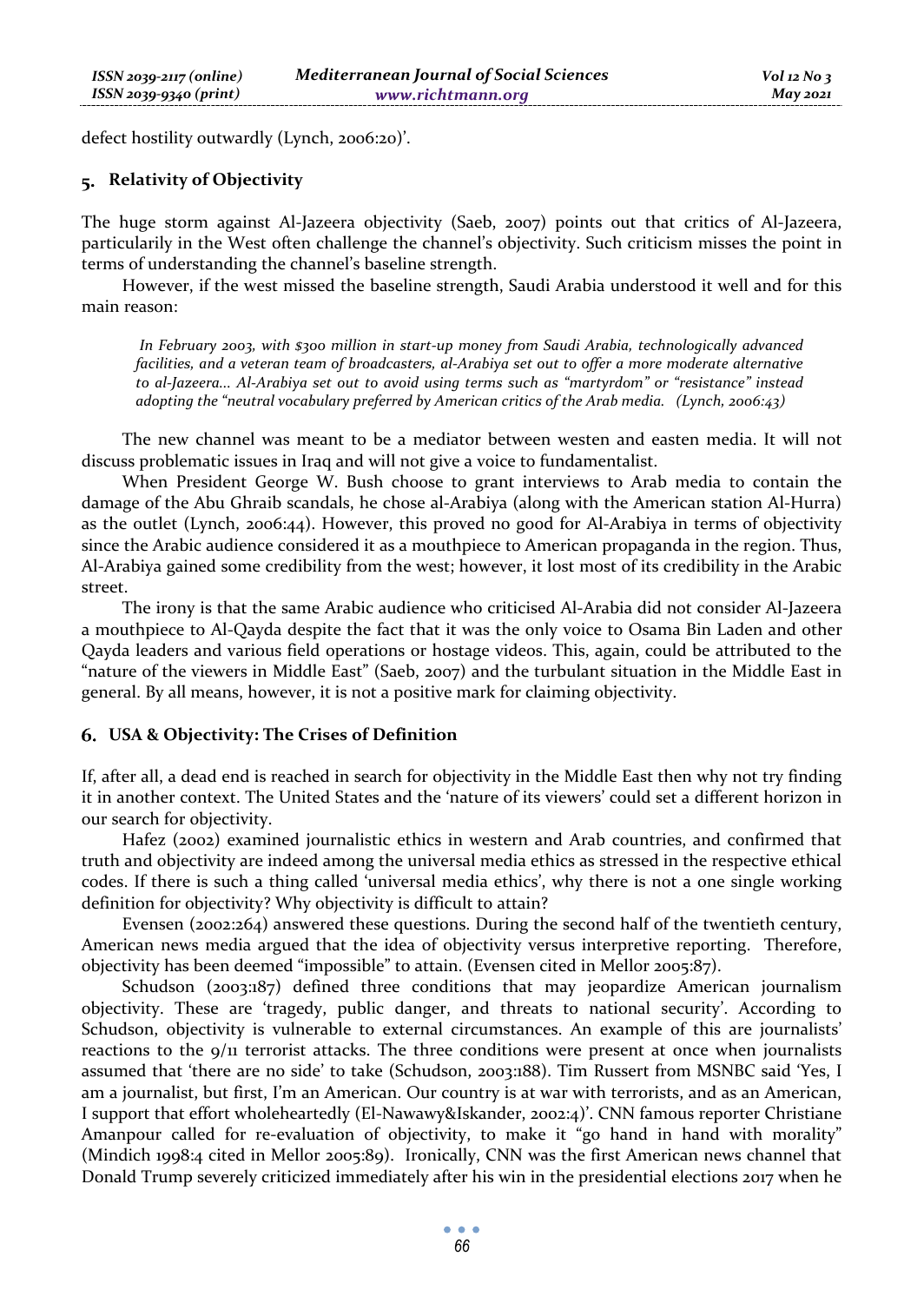| ISSN 2039-2117 (online) | <b>Mediterranean Journal of Social Sciences</b> | $Vol$ 12 No 3 |
|-------------------------|-------------------------------------------------|---------------|
| ISSN 2039-9340 (print)  | www.richtmann.org                               | $M$ ay 2021   |

intentionally neglected a question from its correspondent Jim Acosta considering "CNN is giving fake news" (Time, 2017). Then insisted on his statement in 2019 (Fox News, 2019).

What is mentioned above is no good news for objectivity seekers since tragedy, public danger, threat to national security and terrorist attacts can exist anywhere and any time. If September 11 created this shift in tackling objectivity in democratic institutions in the USA, a legitamite question would be 'what would be the case then in the disturbant Middle East?' If objectivity is vulnerable in places of crises, why to reject objectivity that come from The Middle East? Moreover, if war coverage in the Arab media has been characterised as controversial (Mellor, 2005) simply because it adopted a perspective that is starkly different than that of the American media, could not American media be considered controversial as it adopts a different perspective to the Arab media? Coverage in American media which Mellor mentioned could be also controversial similar to Arab media.

The core point is that news cannot reflect the reality in a neutral viewpoint. As Schudson put it '*News is not a mirror of reality. It is representation of the world, and all representations are selective*' (2003:33). In other word, each journalist can claim his/her own objectivity.

Objectivity even in USA and any democratic institution is related to certain conditions and obligations that may change with the change of circumstances. Ironically, 11th September brought these changes a step closer to push objectivity a step further. It is no longer the "Middle East nature of viewer in the turbulant Middle East" as Saeb earlier put it, it is the nature of viewers in the whole turbulant world.

## 7. Conclusion

In this paper, I tried to investigate whether objectivity does exist in reality or whether it is nothing more than an elusive ideal. I tried to discuss it by focusing on one channel in a certain geographical area in a certain period of time, then looked at the feedback both from its viewers and competitors. I noticed that the same conditions which gave that channel its objectivity, in the eyes of its viewers, were the ones that its competitors used to disclaim its objectivity!

 As a matter of fact, everyone knows that conditions can change easily and are subject to change if some circumstances or attitudes were changed. Objectivity, in its bright side can never be reached. In our turbulant world, in the East or in the West, circumstances can easily change and change their related objectivity in turn.

If we go back to the Bedouin in the far barren desert at the begining of our story, we can proudly say that 52 years ago he was well aquainted with the latest technical information. Sadly, in our revolutionary information age, there is no way for him or for anyone else on the globe, to get a real objective picture of any piece of information for objectivity is nothing but an elusive ideal.

#### **References**

*Arab advisors Group*. (2005, January 26).

*Arab Advisory Groub*. (2005, January). Retrieved October 7, 2020, from Al Bawaba.

http://www1.albawaba.com/en/business/survey-683-greater-cairo-tv-viewers-tune-news-channels

Atia, T. (2004, October 14). Aiming for Extinction. *Al-Ahram Weekly* .

Fandy, M. (2003, March 30). Perceptions: Where al \_ Jazeera and Co. Are coming from. *Washington Post* .

Fox, CNN fake News, 2019 https://www.youtube.com/watch?v=s9m9ooS7RIY&list=PLKPqJcw8D5 OH0qQCEfjAXW7zDiGbYiDmC&index=90 (Last retrieved 2-2-2021)

Fudha, F. (2004, May 5). Al-Jazeera and the Declining Arab Media. *Elaph* .

Group, A. A. (2004, September 10). survey,. *Arab News* .

Khalil, A. (2006). *Major Arab News Channels Tested in Lebanon War.* Agence France Presse.

Lynch, M. (2006). *Voices of the New Arab Public.* Columbia University Press.

Peters, r. (2004, June 21). *New York Post* .

Reeves, R. (1997). *'The Question of Media Bias ' In:Iyenger, Shanto & Reeves, Richard, Do The Media Govern? Politicians, Voters, and Reporters in America,*London (SAGE POublications.